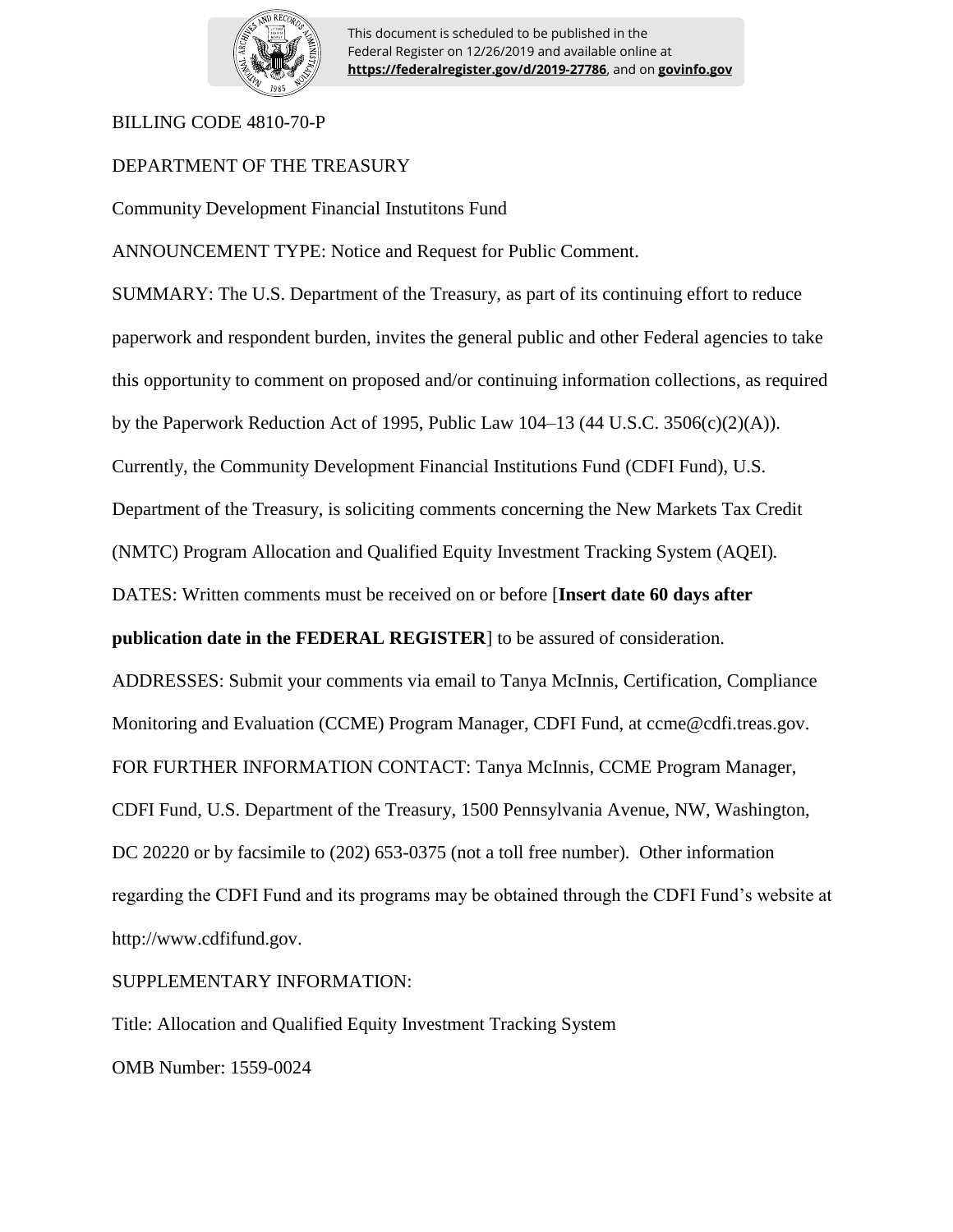Abstract: Title I, subtitle C, section 121 of the Community Renewal Tax Relief Act of 2000 (the Act), as enacted by section 1(a)(7) of the Consolidated Appropriations Act, 2001 (Pub. L. 106- 554, December 21, 2000), amended the Internal Revenue Code (IRC) by adding IRC §45D, New Markets Tax Credit. Pursuant to IRC §45D, the Department of the Treasury, through the CDFI Fund, administers the NMTC Program, which provides an incentive to investors in the form of tax credits over seven years and stimulates the provision of private investment capital that, in turn, facilitates economic and community development in low-income communities. In order to qualify for an allocation of NMTC authority, an entity must be certified as a qualified Community Development Entity and submit an allocation application to the CDFI Fund. Upon receipt of such applications, the CDFI Fund conducts a competitive review process to evaluate applications for the receipt of NMTC allocations. Entities selected to receive an NMTC allocation must enter into an Allocation Agreement with the CDFI Fund. The Allocation Agreement contains the terms and conditions, including all reporting requirements, associated with the receipt of a NMTC allocation. The CDFI Fund requires each Allocatee to use an electronic data collection and submission system, known as the Allocation and Qualified Equity Investment Tracking System (AQEI), to report on the information related to its receipt of a Qualified Equity Investment. The previous name for this data collection system was the Allocation Tracking System or ATS. The CDFI Fund developed the AQEI to, among other things: (1) enhance the Allocatee's ability to report to the CDFI Fund timely information regarding the issuance of its Qualified Equity Investments; (2) enhance the CDFI Fund's ability to monitor the issuance of Qualified Equity Investments to ensure that no Allocatee exceeds its allocation authority and to ensure that Qualified Equity Investments are issued within the timeframes required by the Allocation Agreement and IRC §45D; and (3) provide the CDFI

2